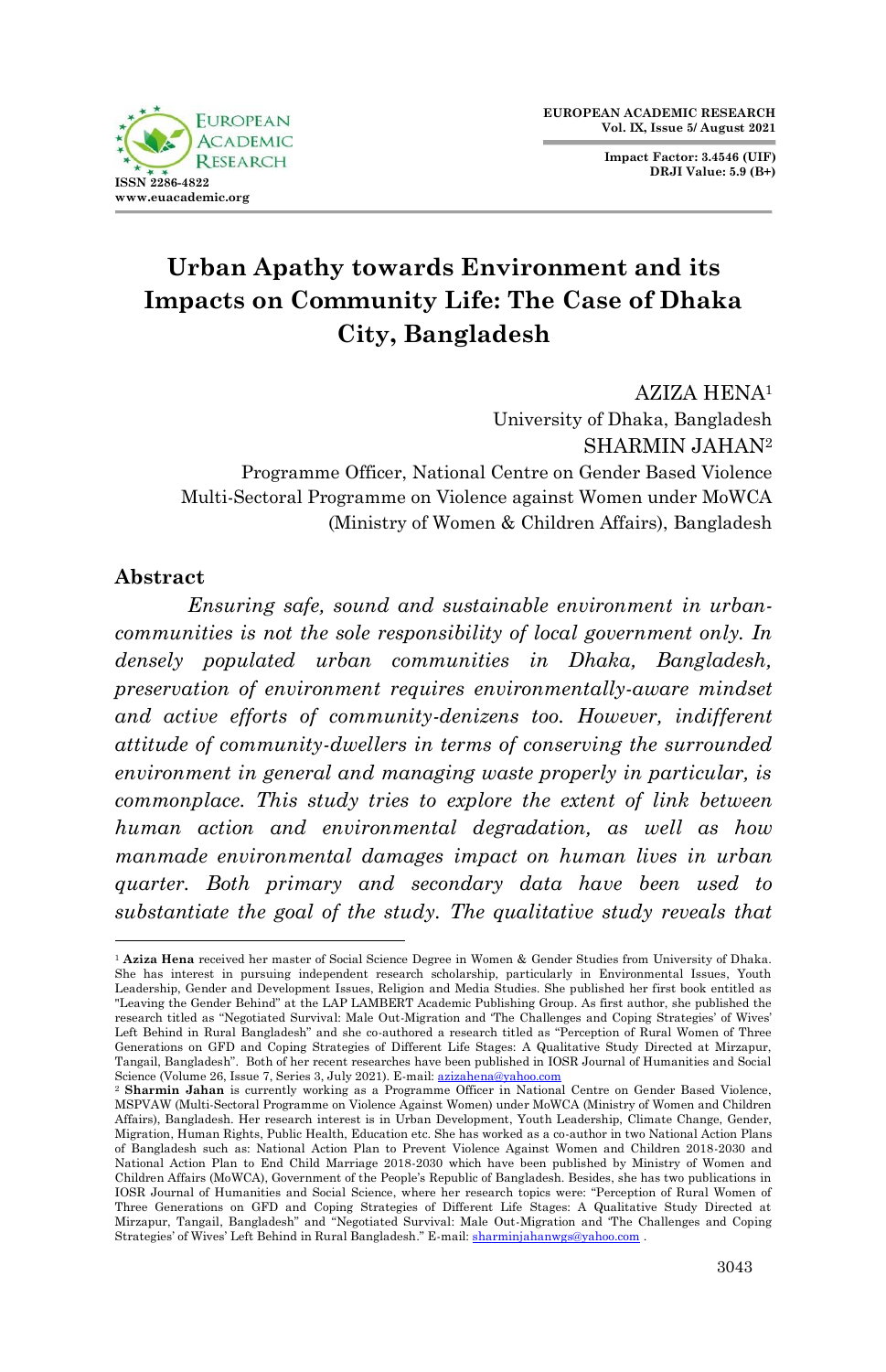*due to lack of active monitoring, implementation of strong penalty and collaborative steps, the community people get encouraged to pollute environment, in every possible way, by their reckless activities. Additionally, it is must for community-residents to cooperate with local government and stakeholders since such cooperation is the means to confirm environmental sustainability in the urban-communities.* 

**Keywords:** Urban community-dwellers, indifferent attitude, environmental degradation, impact, Bangladesh

## **1. INTRODUCTION**

Urbanization in the developing countries is expeditious in nature that poses pressure to infrastructure, public facilities, resources and environment. Bangladesh, as a developing country, has experienced a massive degree of urbanization from 2009 to 2019 with an increase of population from 29.71% in 2009 to 37.41% in 2019 (Statista, 2020). According to the United Nations World Population Projections (2020), population in the metro area of Dhaka city in 2020 is estimated at 21,006,000 and the number is increasing since some 2000 people settle here every day, mostly being victim of climate change (McPherson, 2015). Such a regular influx ends up giving rise to more slums and shanty dwellings. Though Dhaka is one of the fastestgrowing megacities of the world, it is yet to be developed in terms of providing housing facilities and basic services for a substantial amount of lower-income people. As a result, ghetto and apartmentdwellings have put the definition of urban community together. Community practices towards waste management, particularly in Dhaka city, have not come into a well-organized form yet. Though community initiatives hold significance as part of waste management system in Bangladesh, lack of cooperation and consistency in the effort has been proved as one of the biggest challenges towards preservation of environment in the community level. Maintaining environmental quality in urban community not only depends on Government intervention. City dwellers too have equally pivotal roles and responsibilities in this regard. Without demonstrated environmentally-responsive attitude of the residents, positive upshots of the "sustainable urbanism" would be hard to achieve (Asilsoy and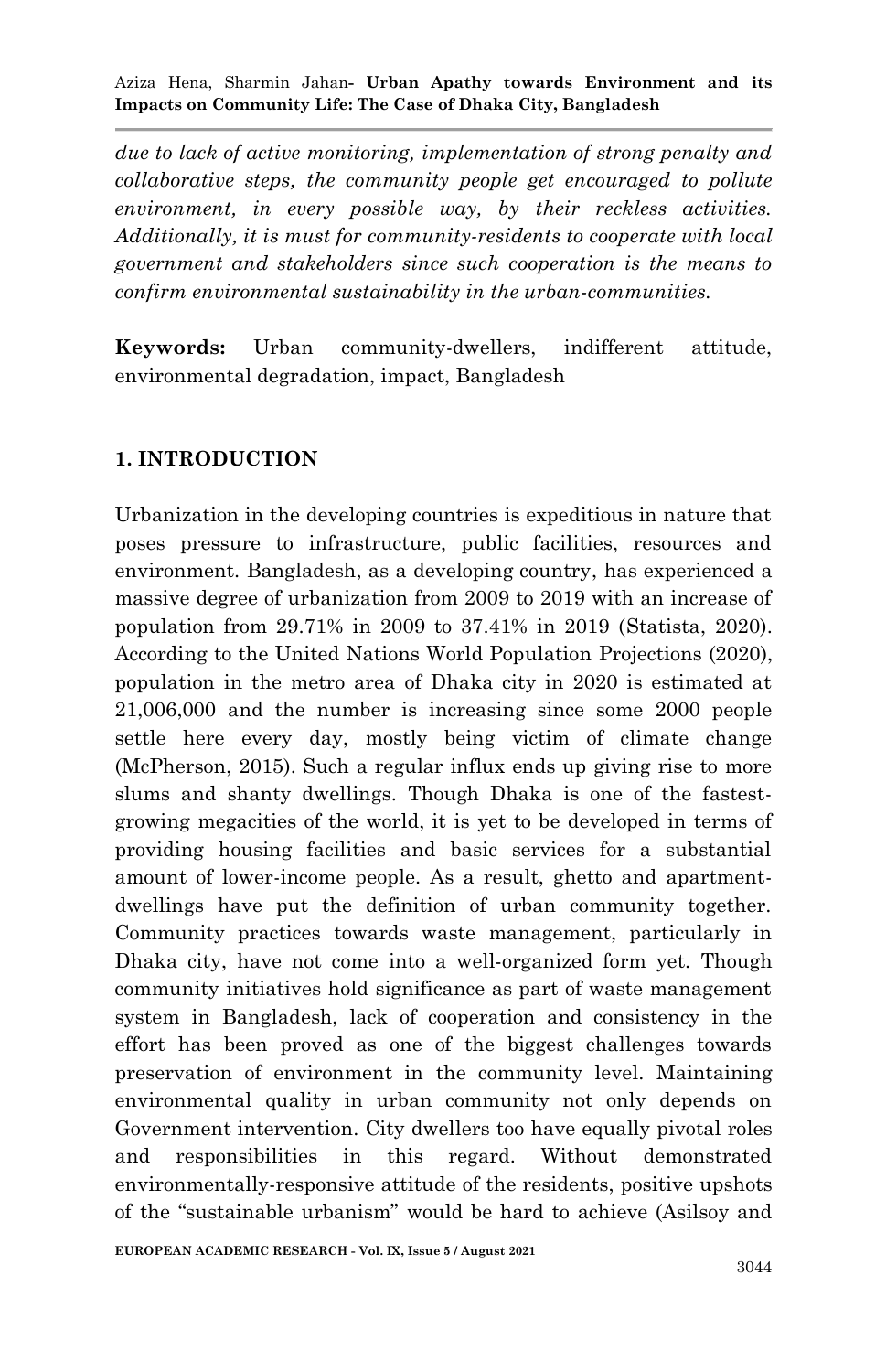Otkay, 2018). In course of discussion, it is assumed that level of education, morals, merit and emotions of people play prominent role behind growing consciousness towards preservation of communityenvironment. However, the real circumstances rarely give ground for the given conjecture. In reality, to some extent, the edified section of the society manifests similar indifference like the underprivileged strata, even though they are deemed to be concerned environmentally. Moreover, due to divergent lifestyle and social hierarchy in a specific community, the goal of environmental protection gets obstructed which can no way be resolved in absence of collective endeavor. Based on this notion, the study intends to explore the apathy of dwellers in urban community towards their close by environment and its impacts on community life into the bargain. More indicatively, the study aspires to ascertain –

- The linkage between conducts of community-dwellers and environmental degradation in urban quarter.
- Impacts on urban community life resulted from communitydwellers" indifference towards preservation and protection of the surrounded environment.

## **2. BACKGROUND OF THE STUDY**

Speedy population growth and rapid urbanization are prime culpable factors behind huge amount of waste generation each year in Bangladesh (Abedin and Jahiruddin, 2015). The magnitude of waste generation increased from 11,00,000 in 1970 to 52,00, 000 in 2015 with an annual increase rate of 1,34,300 tons (Shams et al., 2017). Generation of waste in larger amount is a prominent feature in the urban areas of Bangladesh. Strikingly, in Dhaka, per capita waste generation estimates range between 0.29 and 0.60 kilograms per person per day, depending on the individual"s level of income, and people who are earning higher salaries tend to produce more wastes (APO, 2007). Excessive consumption by individuals in the urban areas smashes the environmental harmony since the wastes of consumed goods don"t get disposed properly. In addition, industrial and household wastes that require disposal via landfilling, results in causing different forms of pollution (Biswas et al, 2020). To ensure a sound and sustainable environment, proper waste management practice is a prerequisite (Wilson et al., 2006) which depends on the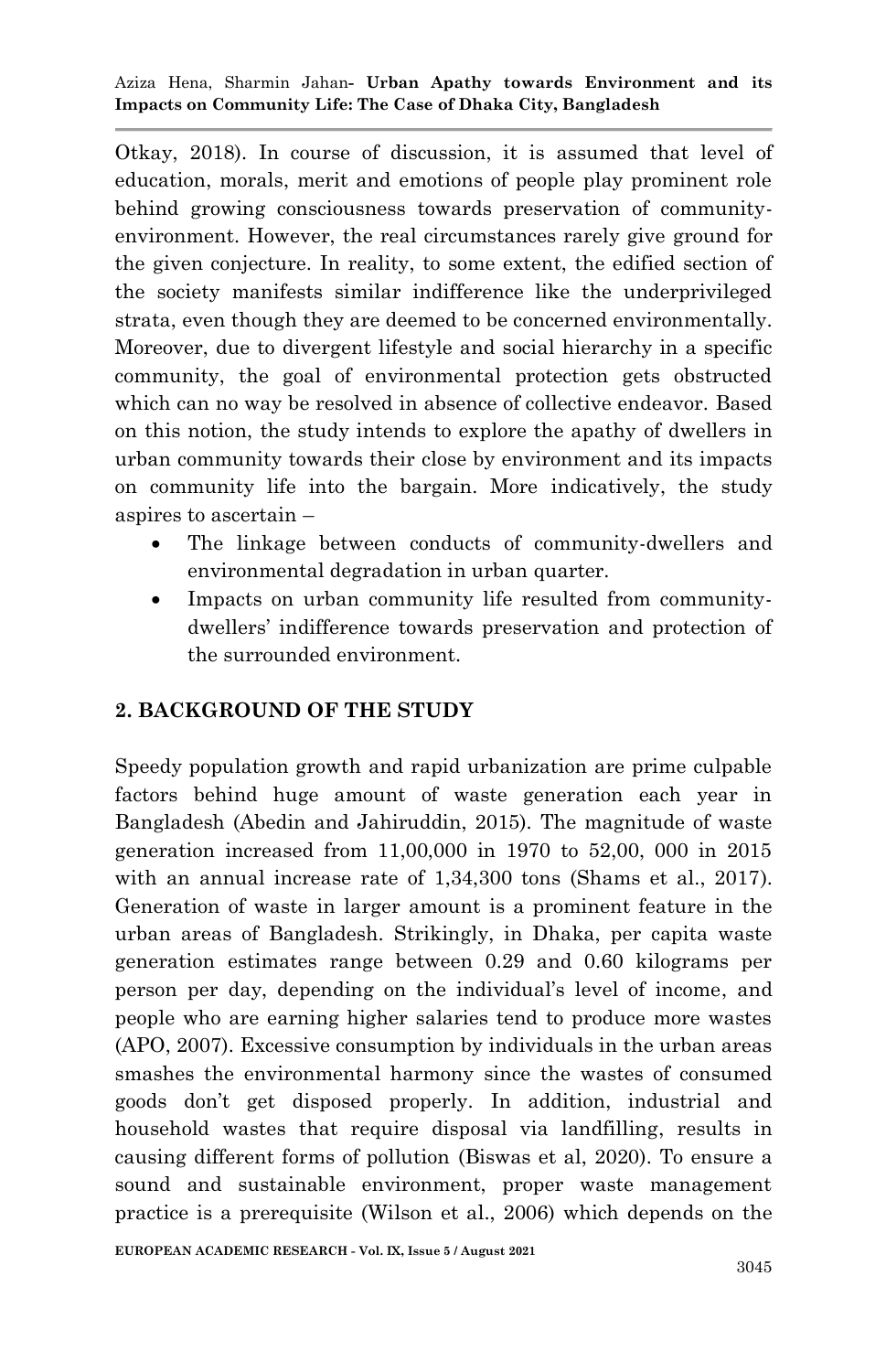attitude and behavioral patterns of the city dwellers (Biswas et al, 2020).

Though waste generation is an ever-increasing phenomenon across the globe, the management of solid waste has not been developed in an equal fashion everywhere. Like other third world countries, Bangladesh had to struggle with its own unique set of problems since its birth. In a resource-constrained situation, the country had no option other than allowing random open dumping and burning, disposal of wastes into the reservoirs, landfilling, and direct disposal into farmlands in rural areas. In urban areas, house-to-house garbage collection was dependent on Water Supply and Sewerage Authority (WASA) while nighttime waste collection was handled by Bullock Cart (Ashikuzzaman and Howlader, 2019). Though it took more than two decades to welcome the approaches like recycling and composting of organic wastes, the attainment level in managing wastes in urban areas is not sufficiently good. Only an insignificant fragment of the produced wastes is subject to collection by the door-todoor system introduced by non-governmental organizations (NGOs) and community-based organizations (CBOs) in late 90"s, with a required little pay (Alamgir and Ahsan, 2007). Owing to lack of motivation, awareness, commitment, expertise as well as money, almost 40-60% wastes are not well stored, collected or disposed in designated areas for final disposal (Ahsan, 2005). Thus, the increasing quantity of municipal solid waste put environment in danger.

Existing environment policy and regulatory framework in Bangladesh is insufficient and any solid target is missing in the Waste management strategy framework, for reduction and recycling of waste (Shams et, al, 2017). The City Corporation and Municipalities are in charge of removal and disposal of municipal solid waste in the country. The six City Corporation Ordinances and Pourshava Ordinance 1977 are the local laws to get some fair ideas about disposal of municipal waste (Abedin and Jahiruddin, 2015). In their study, Bahauddin and Uddin (2012) mentioned the nature and loopholes of some Environmental Acts. Dhaka City Cooperation of 1983 emphasized on responsibility, general control and supervision of the City Corporation in the area of collection, and proper disposal of refuse from buildings and lands. According to Environmental Conservation Act of 1995 and Environmental Conservation Rules of 1997, land filling by industrial, household and commercial wastes is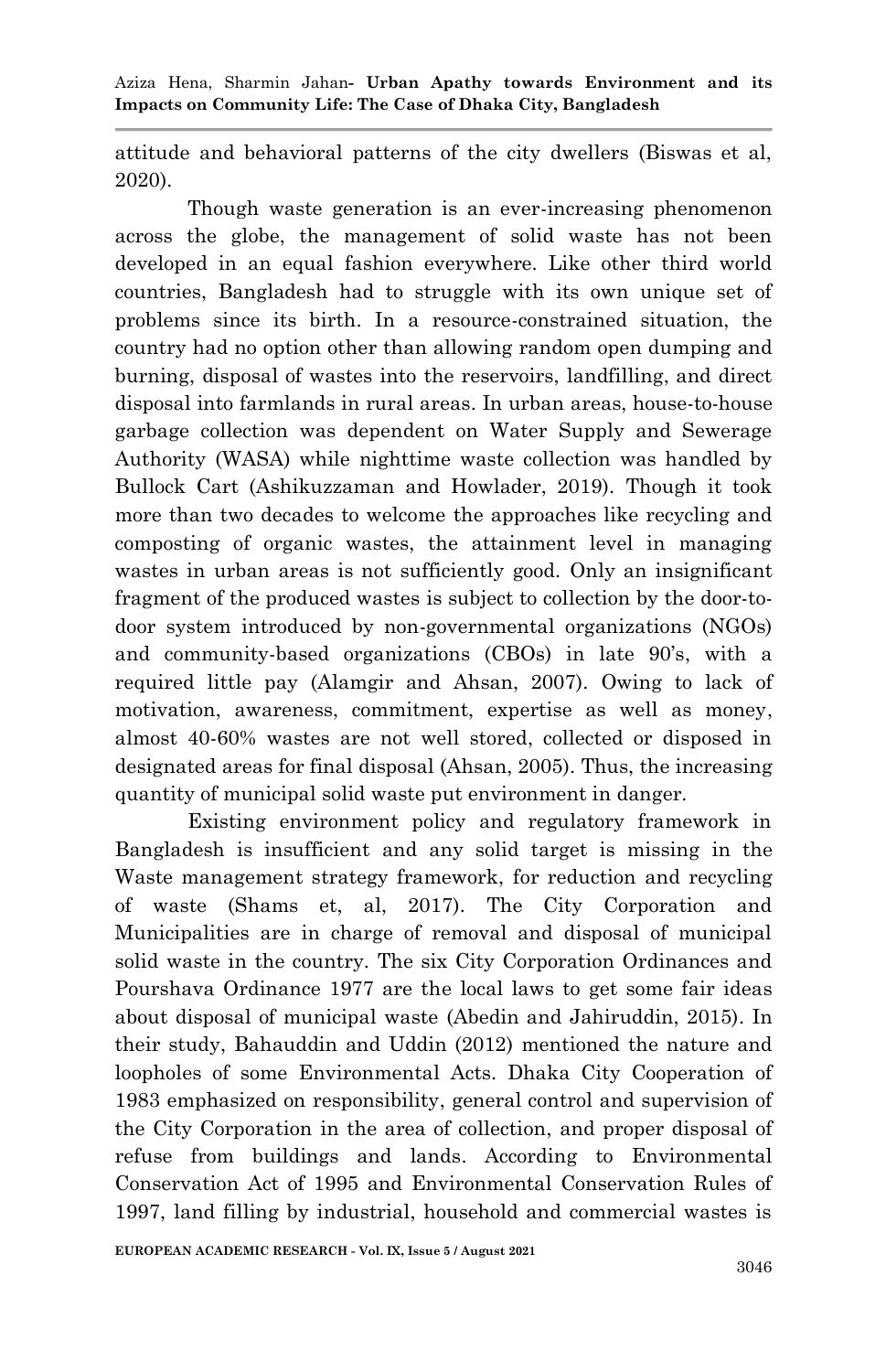classified as "Red Category" that includes most harmful industrial units and projects (Rule 7). The City Corporation Act 2009 has put "waste removal, collection and its management" in the nucleus of its concern and focused on nearly same responsibilities and commitments of both the people and environment-conservation authorities as mentioned in the provisions of Dhaka City Cooperation of 1983. However, most of the staffs in the chain of managing Solid Waste are not aware of these provisions. As a result, unmarked dumping or disposal prevails (Bahauddin and Uddin, 2012). An undertaking to form a regulatory framework for the protection and preservation of environment commenced its journey in the early 90's (Amin, 2017). Then the Environment Court Act of 2000 initiated a well-timed move by introducing action on violations of environmental laws and regulations, however, instead of bringing up waste-related offenses, it concentrated on the polluters or pollutions (Amin, 2017). By and by, National Environment Policy 2013 made a difference for the environment by recognizing the 3R strategy for waste management (Amin, 2017). Waste management roles and regulations has been legally documented in limited range and its implication on practical ground is not worthy to mention. The three systems of waste management in Bangladesh (DOE, 2004) includes "formal system", "community initiative" and "informal system". Municipalities or City Corporations are responsible for Solid Waste Management under formal system which performs through the sequence of collectiontransportation-disposal of waste. Community initiative primarily indicates waste collection by Non-profit organizations (NGOs) and Community-based Organizations (CBOs). Informal workforce involved in solid waste recycling trade chain represents the informal system. Integration among these three systems is vital force for the proper promotion of solid waste management system in Bangladesh (Abedin and Jahiruddin, 2015). Without merging the participation of the agents of these three systems, ensuring environmental sustainability would surely be unobtainable. Though the surviving literatures largely indicated to the fragile waste management systems, materials on lack of integrated participation by the parties (authority and common people) to protect environment as well as the pragmatic implications of existing legal framework are significantly scant. Additionally, very limited bunch of fitting rules, regulations and guidelines for the urban inhabitants have been documented and it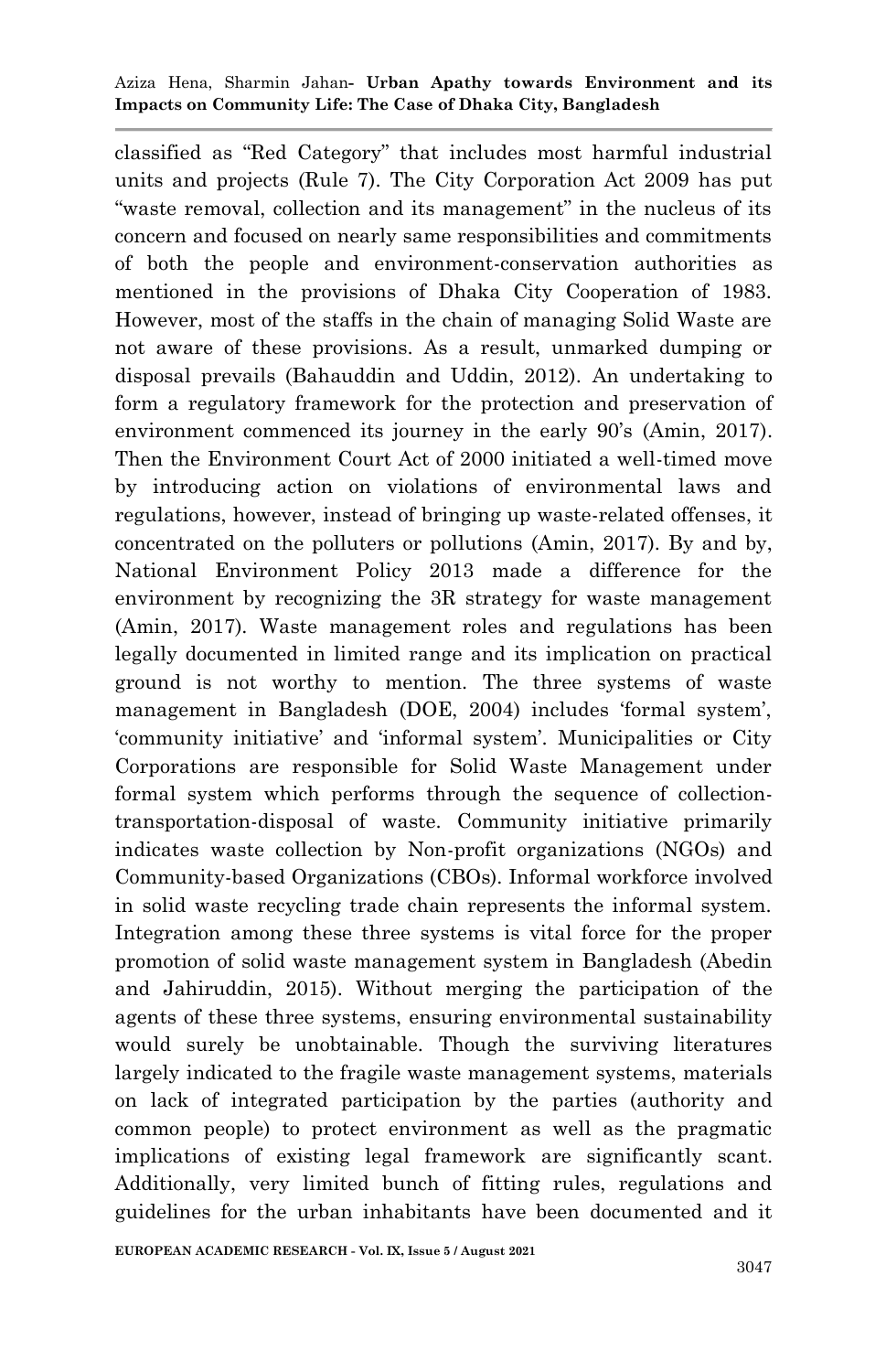still needs to be checked whether people abide by these rules in reality. Considering the overall factors, this study aims to scrutinize the extent to which the urban-dwellers contribute to preservation and protection of their surrounded environment. On the whole, investigating environmental damage caused by the communitypeople"s indifference in urban areas and impacts of such damage on human life in return is the focus of attention of this study.

#### **3. METHODOLOGY**

The study is qualitative in nature. Qualitative research method was taken since it helps in gaining new ideas and in-depth insight of a particular phenomenon and provides a complete picture of the studied phenomenon with an understanding of the problems of the study in detail (Bhandari, 2020, Almalki, 2016 and Gaille, 2018 in Gumbu, 2021).

**Study area:** The research was conducted in Dhaka South City Corporation (DSCC) area. Dhaka South City Corporation (DSCC) and Dhaka North City Corporation (DNCC) are the two parts resulting from the division of former City Corporation. "The Corporation was dissolved by the Local Government (City Corporation) Amendment Bill 2011 on 29 November, passed in the Parliament of Bangladesh, and formally ceased to exist on 1 December 2011, following the President's approval, making way for a Dhaka North and a Dhaka South city corporations" (Wikipedia, 2021). Dhaka South City corporation consists of 75 wards. Among the wards, ward 19 is a prominent ward containing many renowned educational institutions, health care centers, shopping malls, food restaurants, cafés and countless stationery shops. High-rise buildings are continuing to sprout unabated as a mark of development in the mentioned locality. Due to the different social necessities and lack of sufficient lands, the social settlements and infrastructures have been established in a congested manner.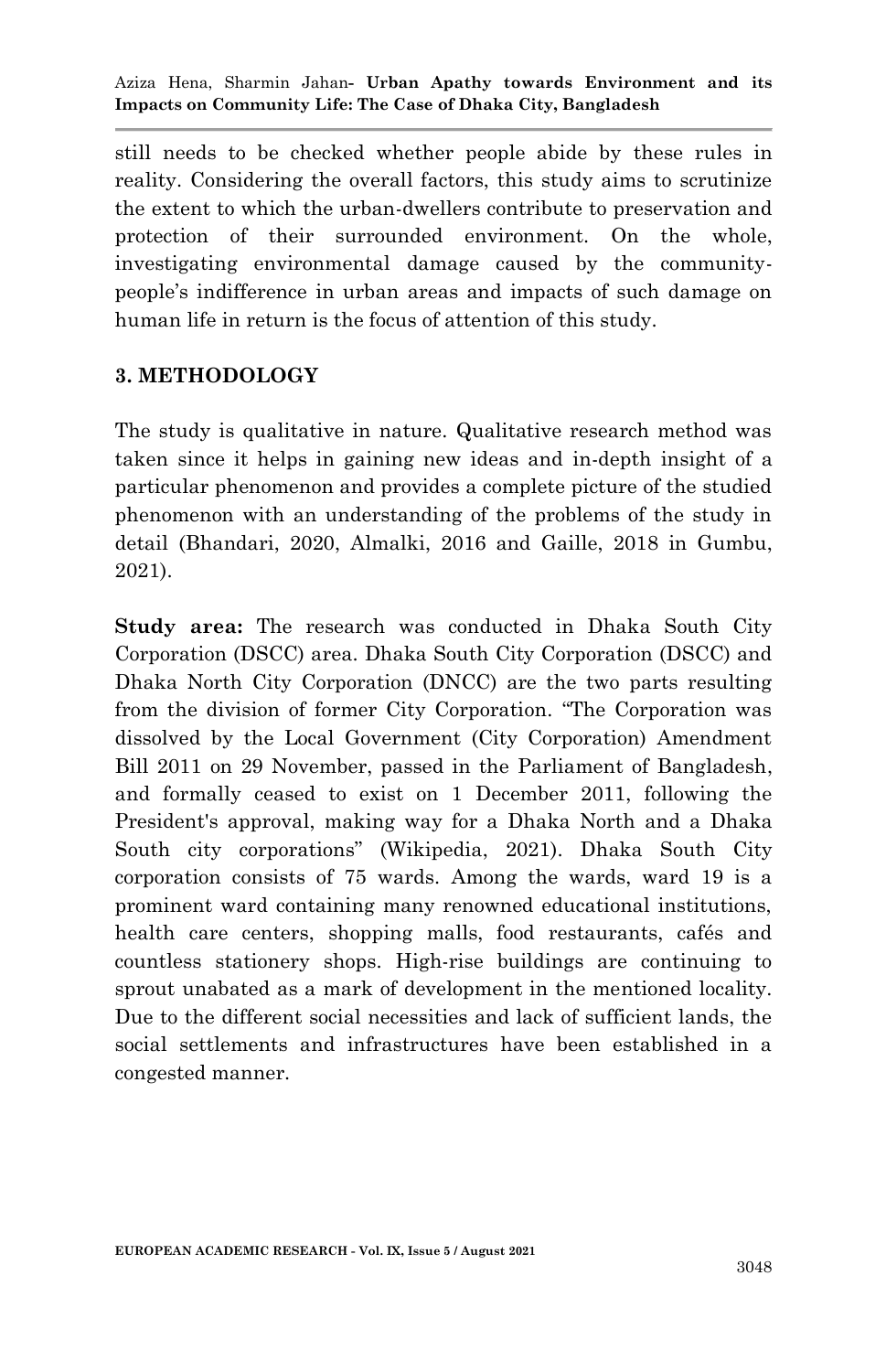| Dhaka South City Corporation |       |                                  |  |  |  |  |  |
|------------------------------|-------|----------------------------------|--|--|--|--|--|
| Ward                         | Area  |                                  |  |  |  |  |  |
| 19                           | Ī.    | Baje Kakrail                     |  |  |  |  |  |
|                              | П.    | Bara Maghbazar                   |  |  |  |  |  |
|                              | Ш.    | Circuit House                    |  |  |  |  |  |
|                              | IV.   | Eskaton                          |  |  |  |  |  |
|                              | V.    | Kakrail (Part)                   |  |  |  |  |  |
|                              | VI.   | Paschim Malibagh                 |  |  |  |  |  |
|                              | VII.  | Ramna (Mintu & Baily Road)       |  |  |  |  |  |
|                              | VIII. | Siddeswary (Part 1) Baily Square |  |  |  |  |  |
|                              | IX.   | Siddeswary (Part 2)              |  |  |  |  |  |

|  |  |  |  |  | Table 1. Ward 19, Dhaka South City Corporation Area |
|--|--|--|--|--|-----------------------------------------------------|
|--|--|--|--|--|-----------------------------------------------------|

Source: Dhaka South City Corporation Zonal Office, Zone-1. Available at Dhaka city [zonal office.pdf](file:///C:/Users/HP/Downloads/Dhaka%20city%20zonal%20office.pdf)

**Sample size and data collection method:** A random survey among 200 people, 25 in depth interviews and 2 focus group discussions have been conducted to achieve the aim of the study. Participants in random survey were both the inhabitants of the locality and the outsiders who come to the area for their regular life-necessities or purposes (study, job, business, meeting friends and family etc.). For in depth interview, the residents (landlords and renters of apartments/houses), shopkeepers, restaurant owners/managers, religious leaders, authorities of the educational institutions and medical centers were targeted as they all are considered to be responsible for keeping the community-environment clean cooperatively. One focus group discussion has been operated among youth of the study area and another one was participated by the environment-conservation agents, particularly, the street sweepers, sanitation workers and garbage collectors.

## **4. CAUSES AND CONSEQUENCES OF WASTE MISMANAGEMENT IN URBAN COMMUNITIES OF WARD 19, DHAKA CITY**

The basic social infrastructures are provided in the study area to create and preserve an environmentally-safe vicinity. However, the maintenance of social infrastructural facilities is not up to scratch due to movement of crowds both from within locality and outside. It is assumed that maintaining the environmental sustainability is the sole responsibility of the inhabitants of the area. Thus, the role of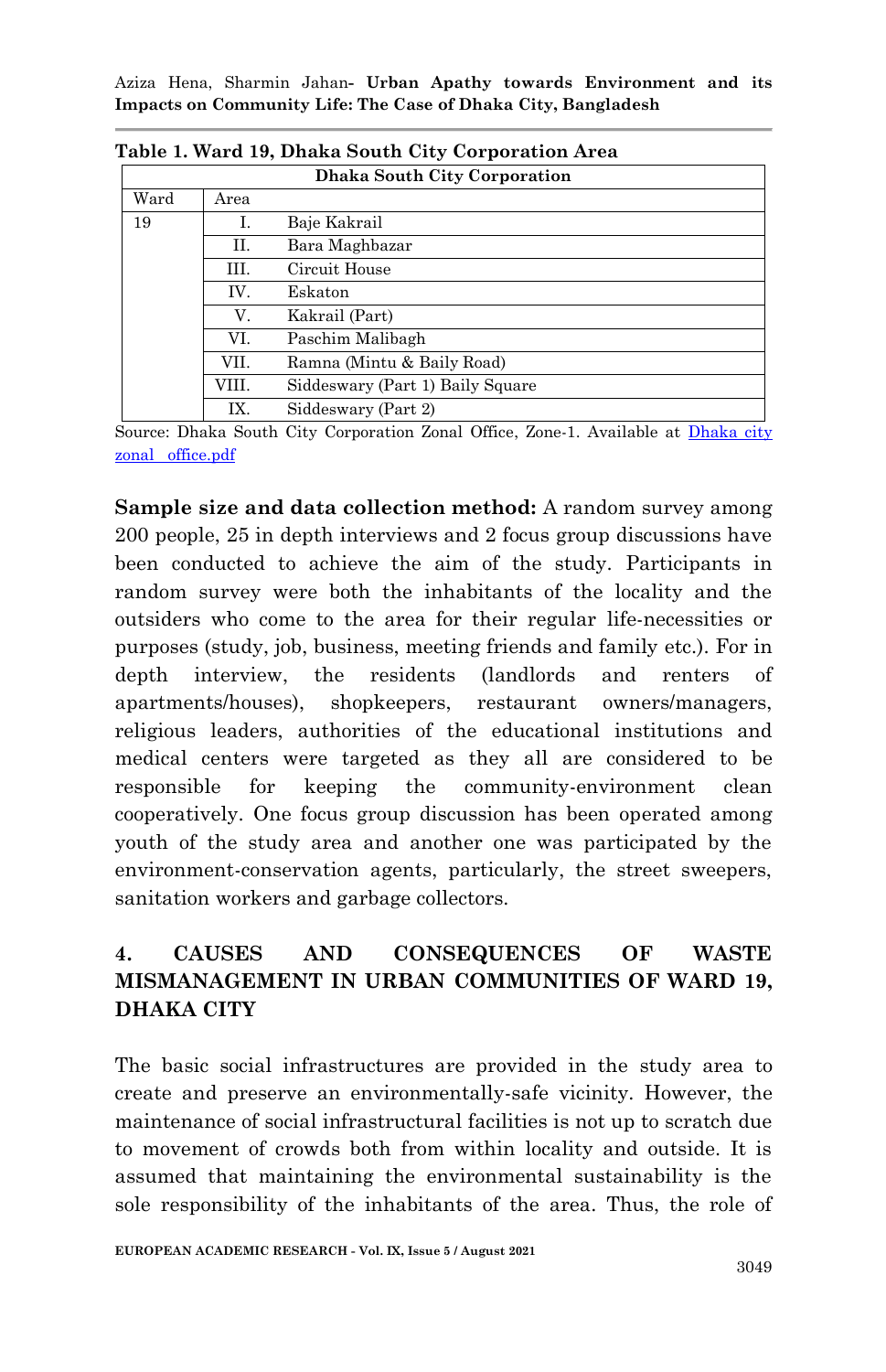those who come from outside for their regular needs and activities, remains unfocused. The study area consists of people from different social classes. The affluent, enlightened and civilized circles are easily thought to be the front men in terms of promoting the awareness and action for environmental protection. Unfortunately, very rare presence from these circles is seen in this regard. The compelling reasons behind such circumstances are lack of accountability, integrated efforts and proper monitoring. Additionally, uncontrollable internal migration escalates the number of floating people on the streets of the community. In consequence, occupying footpaths and fields by the vagabonds, beggars and street dwellers has become a very familiar feature in the area of the study. A dearth of shelter and toilet facility for these poor slices of the society gives rise to another barrier towards ensuring environmental sustainability. Indeed, the leading-edge of this study is to shed light on different forms of wastes that aren"t managed in community level properly, due to lack of concerted responsibilities. Nevertheless, diverse types of pollutions stemming from insufficient managements of the wastes has been taken into account for contemplating the accurate picture.

Ward 19, Dhaka South City Corporation area is known for neither industrial establishments nor agricultural properties. Most of the wastes in this area comes from the domestic, commercial, municipal and institutional (educational institution and hospitals) sources. Wastes are not stored, managed or collected on the basis of wastes' types. Instead, community people have to count on the one and only traditional "garbage collection system" to dispose all categories of wastes.

| Source                                 | Location                             | Waste type                               |
|----------------------------------------|--------------------------------------|------------------------------------------|
| Domestic                               | Households                           | Kitchen<br>metal,<br>waste.<br>wood.     |
|                                        |                                      | plastics, etc.                           |
| Commercial                             | firms.<br>Commercial<br>restaurants. | Paper, plastic, e-waste, metal, oil,     |
|                                        | offices, shops, hotels, and banks    | batteries, etc.                          |
| Industrial                             | medium<br>Small.<br>and<br>large     | Solid and liquid wastes, ashes,          |
|                                        | manufacturing and processing units   | concrete, debris, metal, residues,       |
|                                        |                                      | etc.                                     |
| Municipal                              | Cleaning of urban facilities<br>and  | sludge,<br>debris.<br>dust.<br>Plastics. |
|                                        | treatment plants                     | concrete, etc.                           |
| Institutional (Educational Institutes) | Classrooms, teacher/office<br>rooms. | Paper, plastics, useless furniture,      |
| and hospitals)                         | student hostels                      | food waste, glass, hazardous waste,      |
|                                        |                                      | metals, etc.                             |
| Agriculture                            | Cropping fields and farms            | Crop residues, metal,<br>plastics.       |
|                                        |                                      | dust, and other organic wastes           |

**Table 2. Typology of waste**

Source: Kumar, 2016 in Ashikuzzaman and Howlader, 2020

**EUROPEAN ACADEMIC RESEARCH - Vol. IX, Issue 5 / August 2021**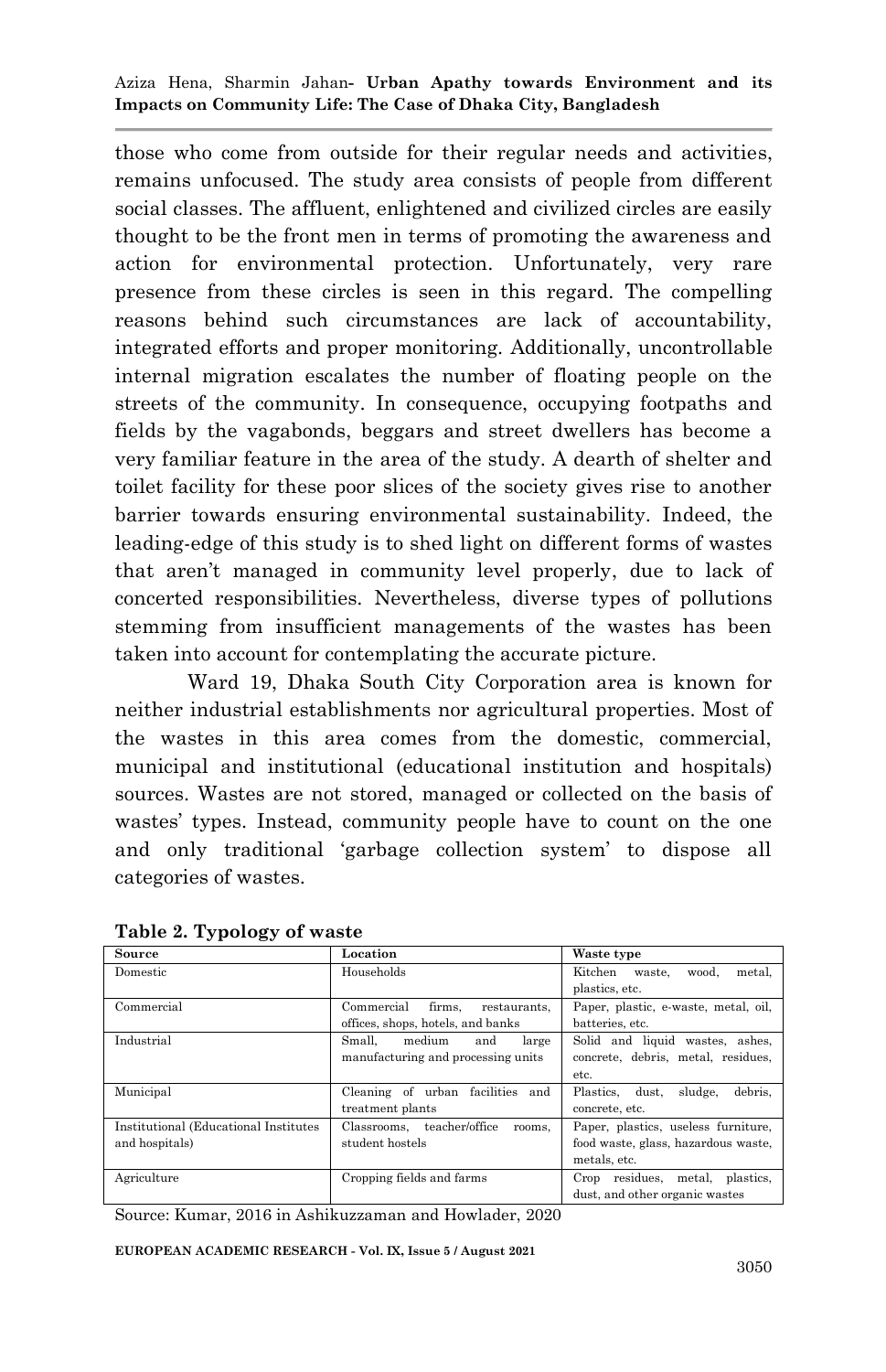## **Analysis of the evidences of indifferent behavior of community dwellers towards environmental protection and its outcomes:**

#### **a) Street litter by urban consumers**

Throwing trash randomly on the streets indicates that urban areas of Bangladesh did not fail to have affluent consumers with quality financial well-being and purchasing habit. No matter which financial background urban consumers belong to, majority of them stick to ethical decadence in respect of keeping streets clean. After finishing a packaged snack, wrapped miscellaneous goods or beverage, throwing the packet, carton or container on the street is a very common tradition countrywide. However, the urban zones have to pay the ultimate price of such immoral practice. Littering along the road contaminates soil, air and waterways and harms the urban ecology. Additionally, plastic litter and consumption of difficultly decomposable items like cigarette butts, aluminum cans and foil, paper waste and nylon materials pose threat to urban environment and its inhabitants. Tidying up litter requires not only environmentalawareness of community people but also their sense of environmental aesthetics. The places adjacent to littered spots lose property value and appeal of urban tourism for its visually nauseating feature (CENN, 2021). Moreover, sometimes community streets witness collisions with street animals, flat tyre from puncture or accidents when drivers try to change direction to avoid trash. A pile of litter is a heaven for stray dogs and cats that spread trash from one place to another, and thus, the propensity of facing prominent health hazards like dengue, food-poisoning and infections take place. Since the provision of fine for littering in our country is not visibly practiced, people take it as a custom to discard trash whenever they find a place with accumulation of litter.

#### **b) Obliviousness to bin-culture**

In 2016, a number of 5,700 waste bins were installed in Dhaka South City Corporation areas to promote cleanliness by ensuring citizen"s participation in the endeavor (Unb, 2017). The embarrassing fact is 80% of them got disappeared being either stolen or neglected (Antara, 2019). Paucity of proper monitoring encourages the street dwellers, particularly, the drug abusers and vagabonds to steal the bins on the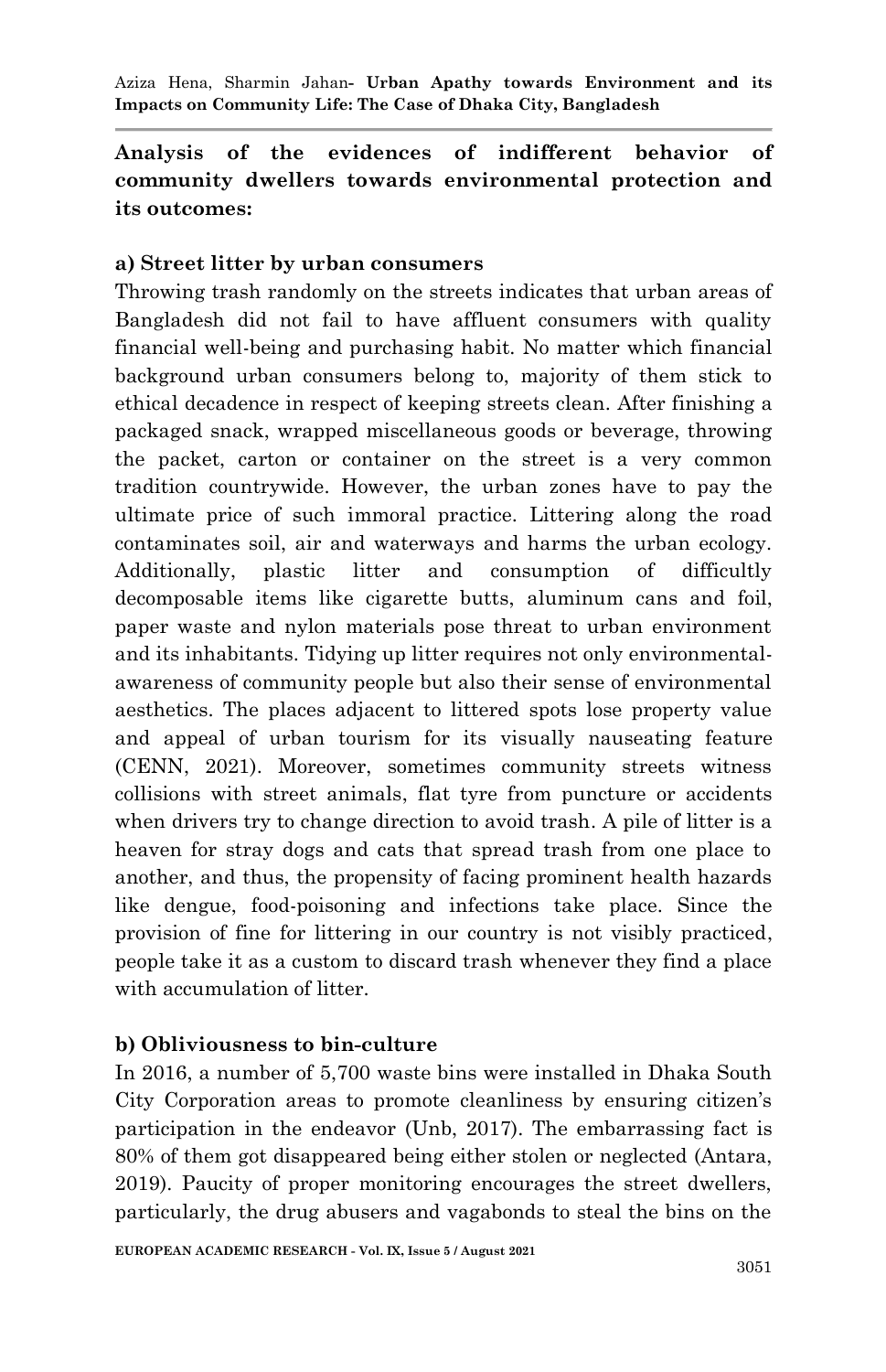pavements. Another pathetic scenario is negligence by the urban community-people in using the trash bins provided by the government authority. In Bangladeshi society, people nurture what they learn from the earlier generation. In spite of advertising widely and taking social campaign on environmental-awareness by both Government and Non-government sectors, people can not give up the culture of habitual littering and spitting on the street. The wind of globalization has made the city-dwellers accustomed to a new mode of urban lifestyle. However, it could not leave a mark in our ethical thinking towards polluting the environment.

#### **c) Dumping garbage into drains**

Existence of surface drain in front of residential premises is a distinctive feature of urban communities in Bangladesh. Unfortunately, the surface and underground drains are not used properly, due to lack of civic responsibility. Nearly 1,500 km available surface drains get clogged with solid waste or washed-in trash, particularly plastic products which do not decompose (Zamir, 2020). Basically, surface drains are established as a means of flood protection and for discharging storm water as well, in a citified region. Yet, in case of Dhaka's urban communities, this very significance is disregarded by its inhabitants. Dumping solid waste, clinical waste and domestic waste in surface drain creates drainage blockage which results in water logging. Waterlogged drains are breeding sites for disease vectors like mosquitos. Apart from causing transmission of the virus of malaria and dengue by mosquito-bites, such states of drains spread nasty odor in the environment and create respiratory problems for the community-dwellers. During rainy season people suffer most since the drains and roads go under water in the same level. Occurrence of road traffic accidents, difficulty in movement by passersby are commonplace, even if it rains moderately. The pollutants in logged water increase the danger of getting affected by skin diseases for the inhabitants and outsiders in the communities as they choose to walk on foot because of absence of vehicles on roads in a rainy day. No doubt, waterlogging due to rainfall disrupts regular life. Nevertheless, it affects the floating people much who have no other choice but living in a flooded environment when it rains. (Alom and Khan, 2014).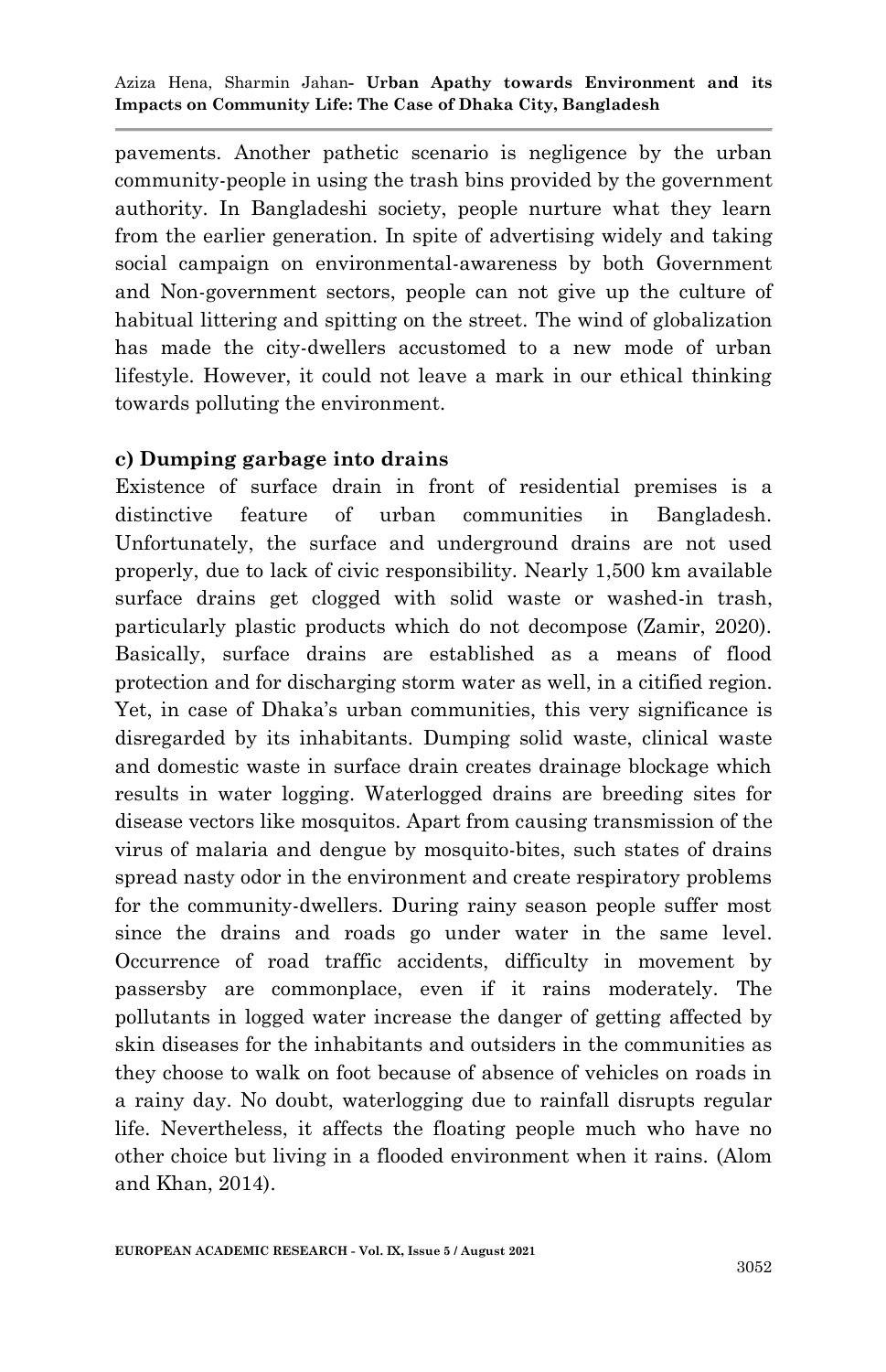#### **d) Habit of throwing trashes off balconies and windows**

The common practice of throwing objects, specifically the food waste, off balconies and windows are seen in urban communities. Most of the time, the domestic helpers throw unpleasant and offensive substances like leftover food from kitchen window, sanitary stuffs from toilet window, spittle or betel-leaf saliva from balcony, and baby diapers from the households they work for. Working women in an urban community can not keep an eye on their household helpers for a whole day. In absence of their owners, the household helpers throw trashes towards neighboring buildings or straight to the streets without thinking the consequence of their action. Indeed, such habit of throwing trashes harms the passersby and those who reside in lower floors. Lack of education and environmental-awareness is fairly responsible factor behind the habit of throwing thrashes in inappropriate places by the domestic helpers. However, the pitiful matter is that sometimes the owners and tenants throw away substances like cigarette butts, paper waste, small packets of food, cans etc, unsuitably, off balconies and windows, just because of laziness or careless attitude.

#### **e) Improper management of biomedical waste**

Bangladesh has an excessively centralized health system. The prominent medical establishments are based in urban areas, specifically in the capital -Dhaka. Health care centers like hospitals, diagnostic centers, nursing homes, dental clinics etc have their own waste management apparatus. Some NGOs like PRISM Bangladesh, Nobo Waste Management, Prodipon etc collect waste from hospital on contractual basis but this does not satisfy the standard of proper waste disposal instrument (Sejan, 2020). Unfortunately, a handful number of hospitals or clinics accept the service of the NGOs related to waste management, as it involves costs. Majority of the health care institutions behave reluctantly in terms of discharging health care wastes. Chemical waste and liquid pharmaceutical are discharged in general drains since the health care centers lack in having waste management treatment plants. Moreover, due to lack of proper guideline and instruction, the unlettered or improperly trained medical staffs like ward boys, aya, cleaners and nurses throw both hazardous and non-hazardous wastes at the roadside or in the open municipality dustbins that causes human injuries and sickness in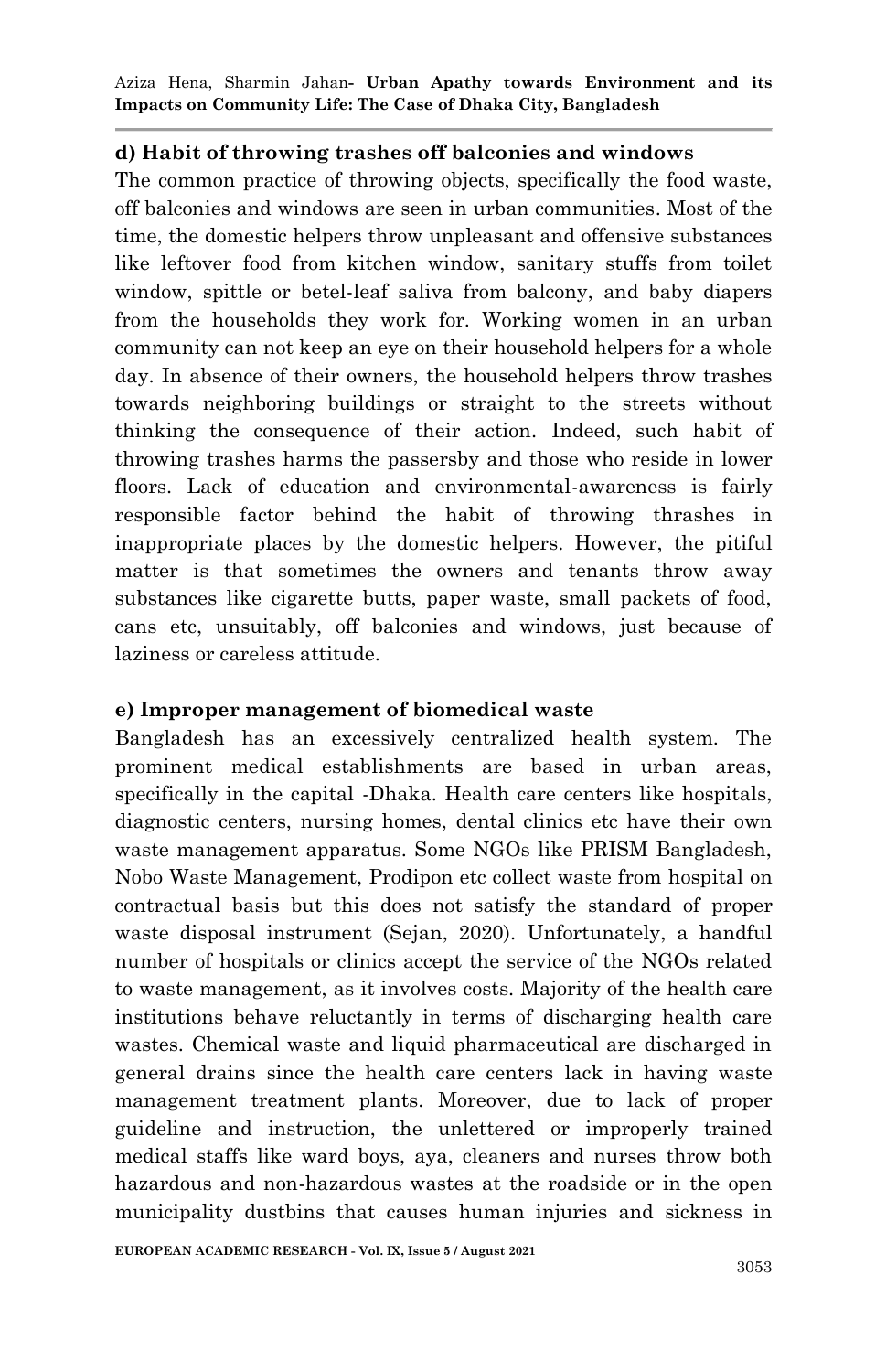different forms and pollutes environment (Dana, 2011). It is not possible for the government authority to control the biomedical waste single-handedly. Time demands the collaboration between government authority and owners of the health establishments, along with health professionals, for proper medical waste management, with an aim of ensuring environmental safety of urban communities.

#### **f) Waste treatment in commercial and educational institutions**

The internal ambience of most of the commercial firms, offices, banks and shopping malls in Dhaka city are well-maintained by the associated authorities. However, the external view of such institutions exhibits the dissimilarities in comparison to the inner ones. Being located just by the side of the roads, the institutions can not protect the outside environments from getting polluted and having an unpleasant look. Though keeping the office-environment clean becomes a priority of respected administration, spits or dry waste thrown away by the clients remains invisible to the sight. Nevertheless, it can not be denied that the mentioned commercial institutions can offer far better environment than that of the restaurants, cafes and open shops. The majority of the food shops are built and developed in a confined space, lacking the proper ventilation and hygiene concerns. Some of the food preparations like making kebabs or processing the snacks" topping and filling gets executed in open space, just near the pavements. The clients in the restaurants, cafes or the food shops leave the food wrappers and paper-towels on dinning desks if the shops have shortage of wastebins. Several clients who pick a snack and have it on the road while walking, throw away the food-wrapper or tissue on the pavement, even though they have option to throw it away in the wastebins outside the shop. Also, the waste treatment in academic centers in Dhaka can not be considered as satisfactory. The educational institutions, especially, the schools, colleges and coaching centers in a particular urban area contain a large number of students, not only from inside communities but also from outside. Traditionally, we assume that educational centers are the sources of learning ethics at the very early stage of life. Undoubtedly, children get to learn the moral values from the teachers and through the academic lessons. However, practicing morality by students in their real life remains questionable when the classroom wastes are seen lying on the floor or the tiffin wastes are seen lying on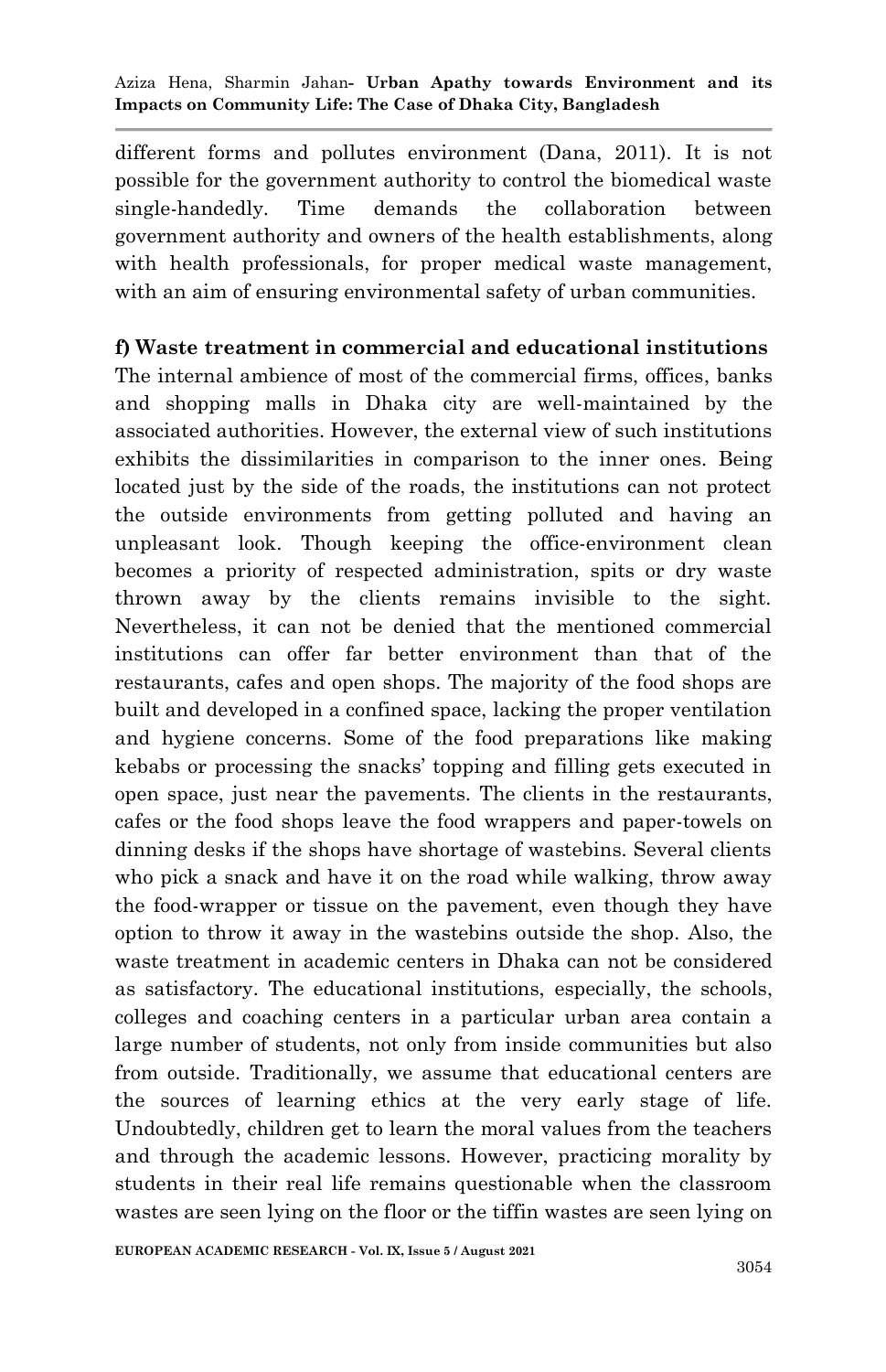the playground. Many primary and high schools have guardianshelter located on the public pavement, outside the school compound. Majority of the guardians make the pavement dirty by throwing food waste or paper waste while waiting under the shelter for their kids till the school is over. Since implementation of strong penalty system can nowhere be found, people nurture the habit of throwing away garbage, carelessly, to anywhere.

## **g) Mistreatment of waste in construction sites**

Construction sectors contribute to massive air pollution. Building construction releases toxic dusts leading to serious human injuries. In addition, the construction materials like treated wood, paint and solvent wastes, glue and roofing tars, PCB/Lead/Mercury/Asbestos – containing materials, aerosol cans and other ozone depleting chemicals pose threat to human health and environmental sustainability (King, 2017). Besides causing air pollution, construction materials create public-sufferings through having a place on roadsides or pavements. Urban communities of Dhaka are familiar with the encroachment of pavements by piles of rubbles and dumping of construction wastes on the roadside that obstructs the movement of passersby, creates traffic jam and causes accidents sometimes. Along with construction waste, food waste or non-constructional debris are thrown by workers from unwrapped and unfenced building sites that annoy the commoners from the communities.

## **h) Open burning of waste**

Open waste burning is a universal practice, generally, at major landfills, dumpsites in a locality or yard of a house. Street- dwellers are seen to burn waste on pavement or in public parks/playgrounds in Dhaka city as they can not find any readily available option to dispose wastes from their households. In some urban areas, city cleaners are alleged to gather roadside trash and burn this openly during their night shifts (Deepto, 2021). Open incineration pollutes air by rising smokes, the released toxic chemicals and the emission of black carbon and methane. Materials like plastic and painted and treated wood have adverse impacts on human health. Air pollution from smoke is responsible for diseases like asthma, pneumonia, lung infections, respiratory illness, headaches, allergies, eye and nose irritation etc.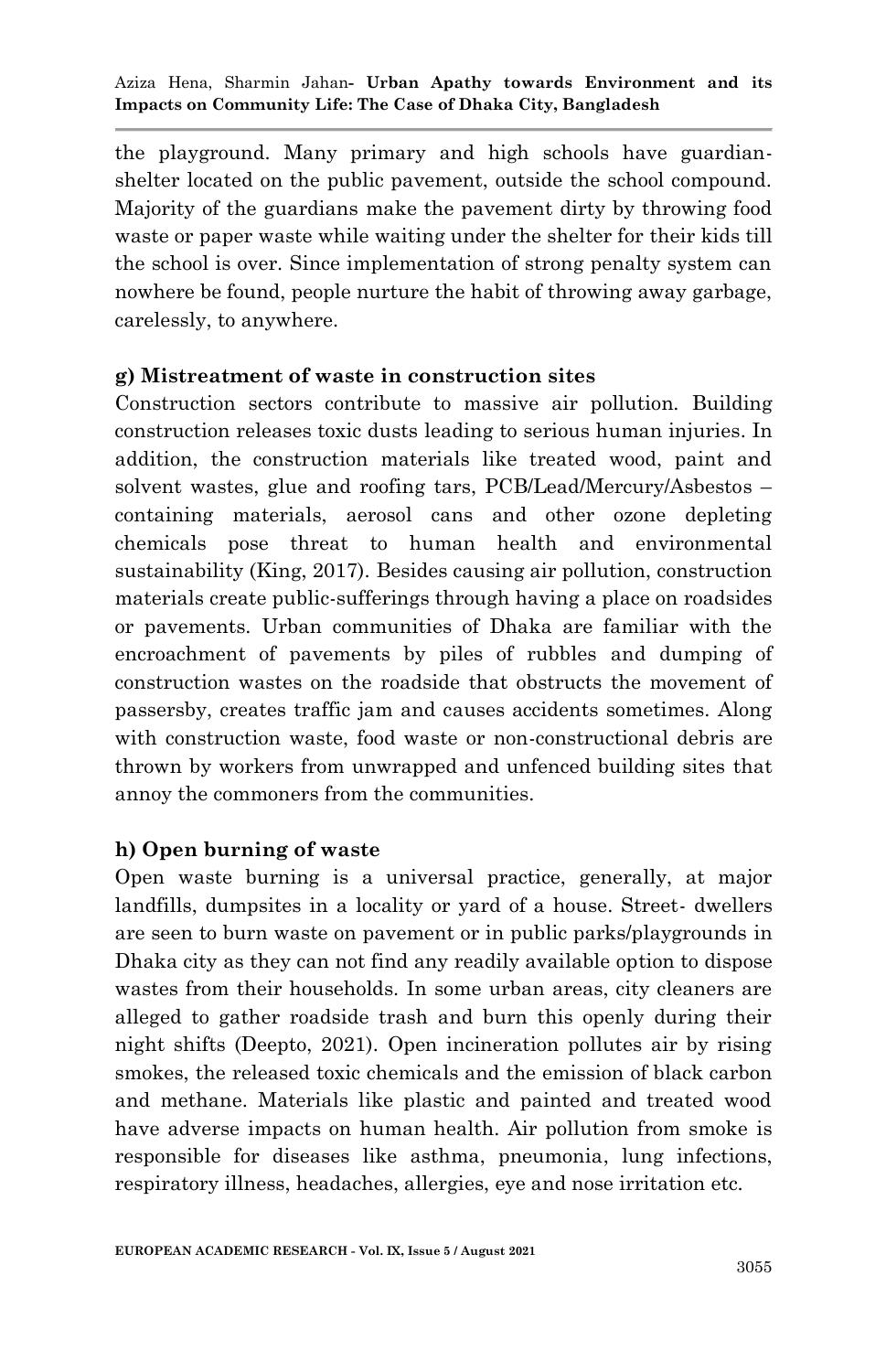Outcomes resulting from indifferent behavior of community-dwellers towards environment, in Ward 19, Dhaka South City Corporation area represents almost the same scenario of other urban parts of Dhaka city. Maintenance of garbage may vary based on the socioeconomic significance of a particular location. However, similarities in attitude of the urban community dwellers are seen everywhere in Dhaka, in case of polluting environment. From different perspectives, sectors and institutions, apathy of community dwellers towards environment has been analyzed which is a clear indication of environmental unsustainability and sufferings of human beings.

## **5. NECESSITY OF A CONCERTED MOVE**

Change in the environment of an urban community can not be secured overnight. It requires effort from each inhabitant regardless their age, gender, educational background or economic stability. Environmentally-aware and information-rich denizens are asset for a community whose contributions make a difference in helping to heal the urban-environment. Pointing finger towards careless human activities means only the detection of an environmental issue that has need for solution. In the study area, sometimes community people hire scavengers while needed, and clean up the manholes or surface drains, by collecting financial donation from house owners, tenants and influential figures, just because they don"t know where the counselor office is. Such communication gap illustrates their information unawareness and their reluctance to take an issue to the proper authority. Though each household of an apartment or residential building is counted under the garbage collecting service, many inhabitants do not keep their wastebins or wrapped garbage on a suitable spot for getting collected by waste-collectors in a particular time. Thus, throwing garbage on roadside or in an abandoned place grows into a habit. Cooperation with the garbage collector is a prerequisite, without which the aim of ensuring a garbage-free surrounding remains unfeasible. The street-sweepers brush away dirt or litter, two times on regular basis in the localities. Unfortunately, their laborious effort goes in vain as the community residents compete to one another in throwing trash on road as much as possible. If each individual learns and follows the proper environmental ethics, it would be a help for those who invest their time and labor in keeping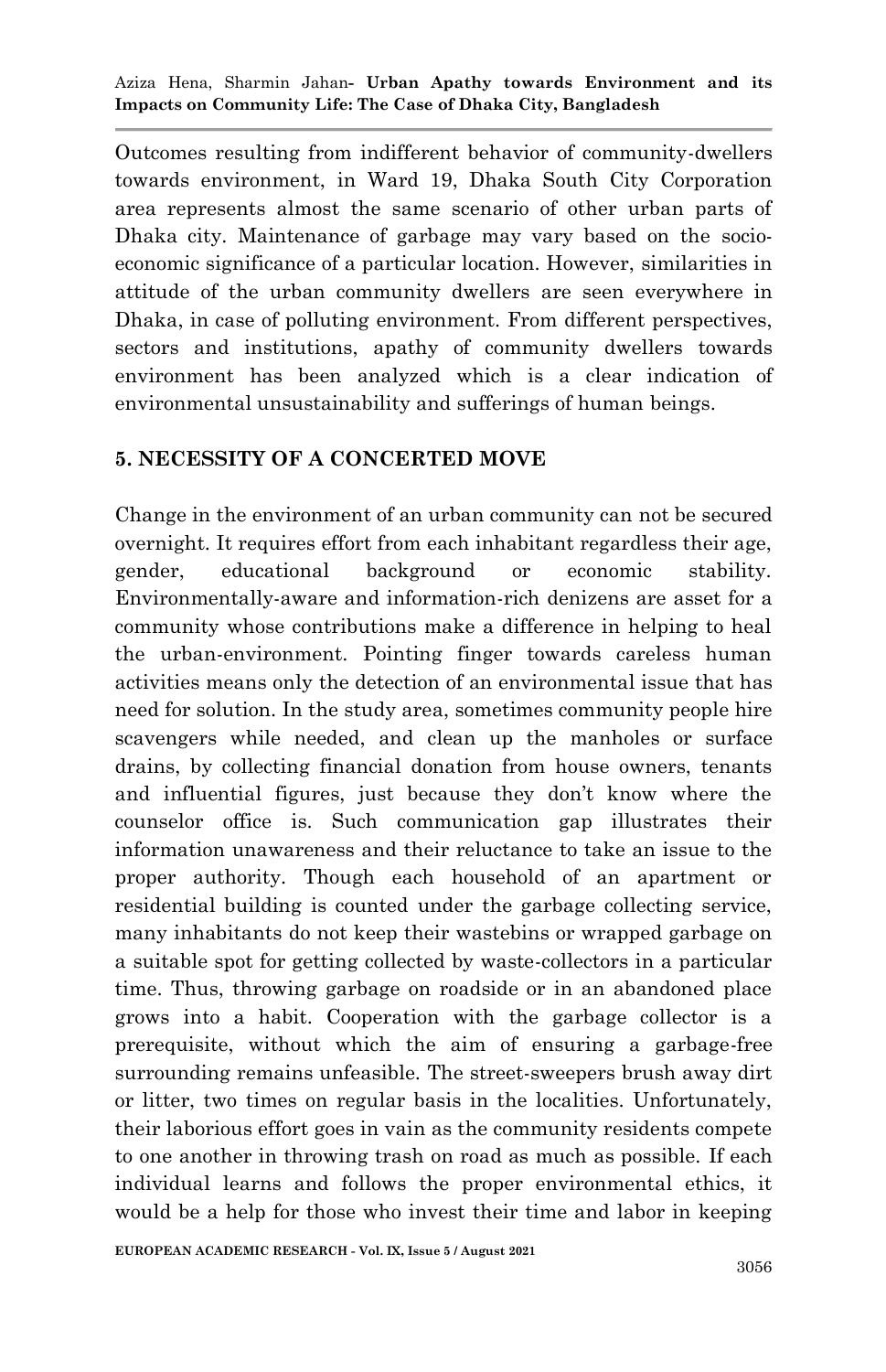our environment clean. Maintaining cleanliness is a joint responsibility of government and citizens. Government bodies plan strategies that require support from the citizens for well execution. Moreover, the services provided by the environment conservation authorities should be welcomed with open arms by community dwellers. Individual"s committed response is needed for meaningful implementation of the services related to environmental protection. From undertaking a plan to making it go into effect is a long ride that could only be successfully accomplished by strong collaboration between local government and community-residents.

## **6. CONCLUSION**

Rapid urbanization and increasing number of populations in urban spheres signify that urban-environmental sustainability necessitates a great deal of human effort. Sadly, the urban community dwellers rarely question about the environmental degradation though they suffer from it. Ecological damage doesn't happen naturally. Rather, human activities, over consumption and incongruous attitude towards environment are responsible for environmental deterioration. In urban locality, where waste disposal is literally a hard-graft, people should be more enlightened on environmental problems and act accordingly. Altruistic mindset of individuals is a timeless demand for protection and preservation of urban environment by managing waste adeptly. Realization of reducing waste generation and handling waste properly, comes from proper knowledge and environmental awareness. Promoting awareness in communities and involving the community-dwellers in policy decision and action of the local government can benefit the community as a whole. Moreover, permitting the stakeholders like NGOs and CBOs in decision-making process can be proven advantageous, along with promotion of awareness campaigns and action-based programs. Collective participation of local government, community residents and stakeholders, for the common cause, is a way to ensure accountability. Ultimately, urban apathy towards environment can be changed through positive individual stance, commitment and action to keep the surroundings clean, and combined endeavors of authorities, associates, institutions and community-denizens.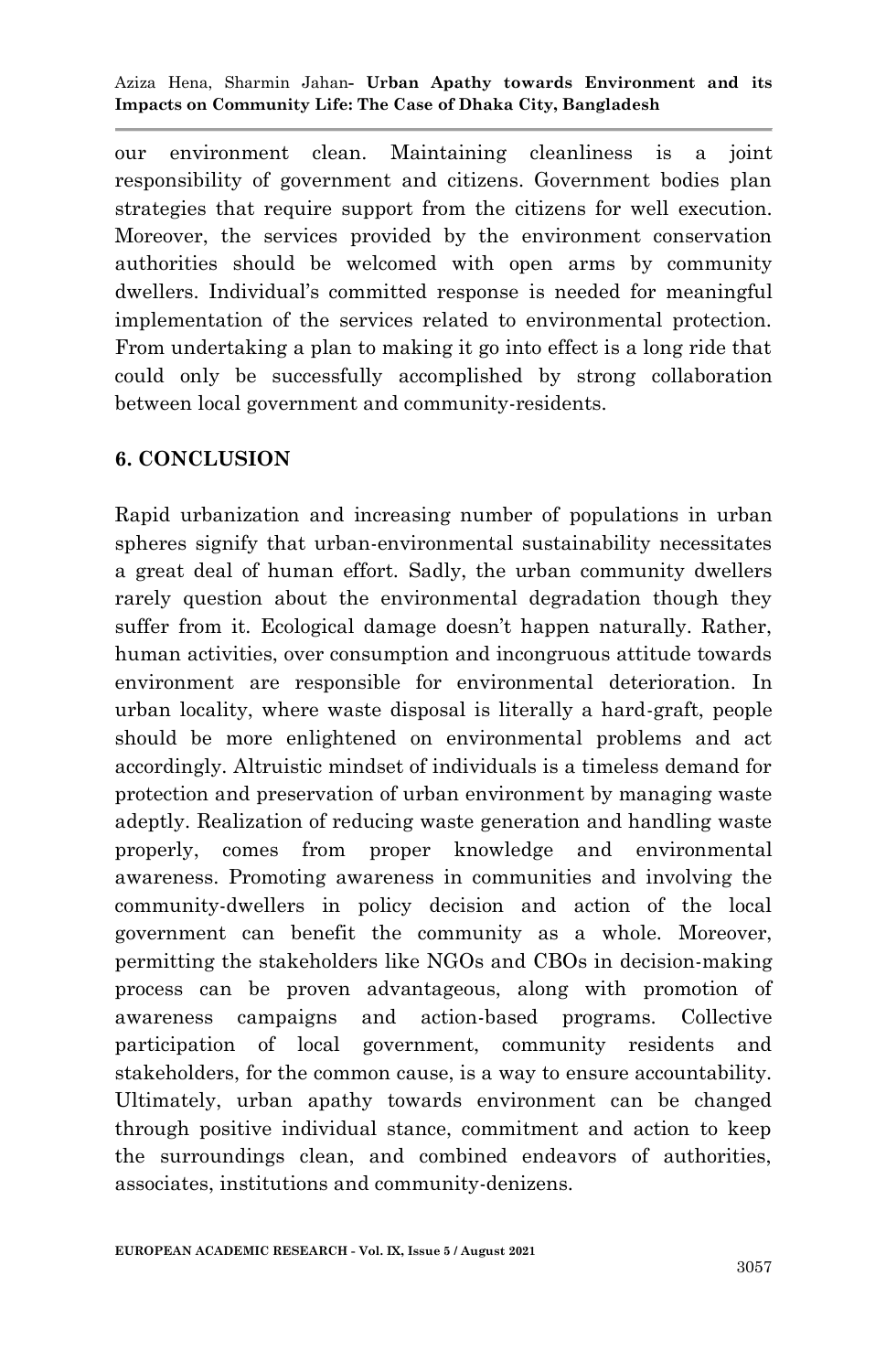#### **ACKNOWLEDGEMENT**

This research has been conducted by the authors as part of a youth social action scheme titled as "Keep Our Society Neat and Clean" under PRODIGY (Promoting Democratic Inclusion and Governance through Youth) project of The British Council, Bangladesh in partnership with Democracywatch, Bangladesh.

#### **REFERENCES**

- 1. Abedin, Md. Anwarul, and Mohammad Jahiruddin. 2015. "Waste Generation and Management in Bangladesh: An Overview." *Asian Journal of Medical and Biological Research* 1(1): 114–120.
- 2. Ahsan, Aminul. 2005. "Generation, Composition and Characteristics of Municipal Solid Waste in Some Major Cities of Bangladesh." Master thesis, Department of Civil Engineering, Khulna University of Engineering and Technology, Bangladesh.
- 3. Alamgir, Muhammed, and Aminul Ahsan. 2007. "Municipal Solid Waste and Recovery Potential: Bangladesh Perspective." *Iran. J. Environ. Health. Sci. Eng.* 4(2): 67-76.
- 4. Alom, Md. Masud, and Md. Zahid Husain Khan. 2014. "Environmental and Social Impact due to Urban Drainage Problems in Dhaka city, Bangladesh." *International Journal of Engineering and Advanced Technology* 3 (6).
- 5. Amin, ATM Nurul. 2017. "State of the 3Rs in Asia and the Pacific." Country Report, The People"s Republic of Bangladesh. United Nations Center for Regional Development.
- 6. Antara, Nawaz Farhin. 2019. "Dhaka"s Missing Waste Bins Are Coming Back, At a Price." *The Dhaka Tribune,* May 10, 2019. [https://www.dhakatribune.com/bangladesh/dhaka/2019/05/10/dhaka-s](https://www.dhakatribune.com/bangladesh/dhaka/2019/05/10/dhaka-s-missing-waste-bins-are-coming-back-at-a-price)[missing-waste-bins-are-coming-back-at-a-price](https://www.dhakatribune.com/bangladesh/dhaka/2019/05/10/dhaka-s-missing-waste-bins-are-coming-back-at-a-price)
- 7. APO. 2007. *Solid Waste Management: Issues and Challenges in Asia.* Tokyo: Asian Productivity Organization.
- 8. Md. Ashikuzzaman and Md. Hasan Howlader. 2020. "Sustainable and Solid Waste Management in Bangladesh: Issues and Challenges." In *Sustainable Waste Management Challenges in Developing Countries,* edited by Agamuthu Pariatamby, Fauziah Shahul Hamid and Mehran Sanam Bhatti, 35-55. IGI Global.
- 9. Asilsoy, Buket, and Derya Oktay. 2018. "Exploring Environmental Behaviour as The Major Determinant of Ecological Citizenship." *Sustainable Cities and Society* 39: 765-771.
- 10. Bahauddin, KM, and MH Uddin. 2012. "Prospect of Solid Waste Situation and An Approach of Environmental Management Measure (EMM) Model for Sustainable Solid Waste Management: Case Study of Dhaka City." *J. Environ. Sci. & Natural Resources* 5(1): 99 -111.
- 11. Biswas, Sarmistha, Ananya Nandy, Nafisa Islam, and Nazifa Rafa. 2020. "Environment Citizenship and Solid Waste Management in Chattogram, Bangladesh." *De Gruyter Open Economics* 3(1) :135-150.